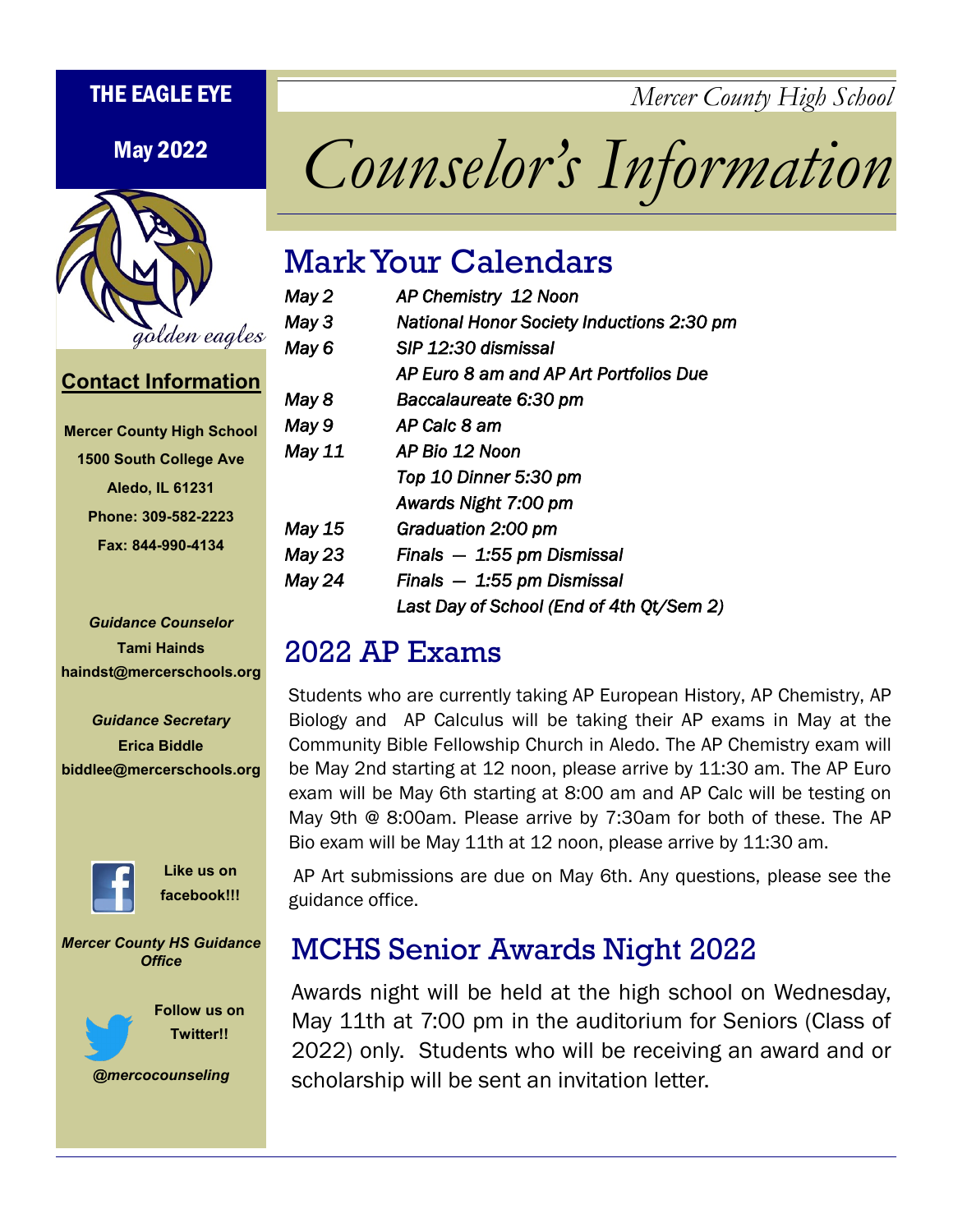# **Black Hawk COLLEG**

# Seniors Planning to Attend BHC

Seniors who plan to attend Black Hawk College (BHC) should register for the Accuplacer Placement Test by calling BHC at 309-796-5352 or 796-5100. The Accuplacer is an untimed, computerized test that helps colleges evaluate your skills and places you into appropriate courses. Accuplacer offers tests in Reading, Writing, Math, Writing Essay, and English as a Secondary Language. Students will receive their Accuplacer test results immediately upon completion of testing, and your score report will include a placement message informing you of what courses you should take and how to register.

*Please stop by the counselor's office with any questions or concerns you may have about Post-Secondary plans.*



### Top Ten Percent of the Senior Class

The top ten percent of the Senior class may receive two consecutive years of free tuition at Black Hawk College immediately following high school (including summer) if renewal criteria is met. Students must submit the following information before May 15th.

Complete BHC application Enroll at BHC full-time Complete a BHC Academic Achievement Award Form

# Scholarships for 2022 Graduates

The following scholarships are due in May. Please check details on the Guidance scholarship page on the school website.

April 30 - David Wayne Miller Award

- May 2 Mercer County Jaycees
- May 13 RockIsland Optometric/Mercer County Family Eye Care